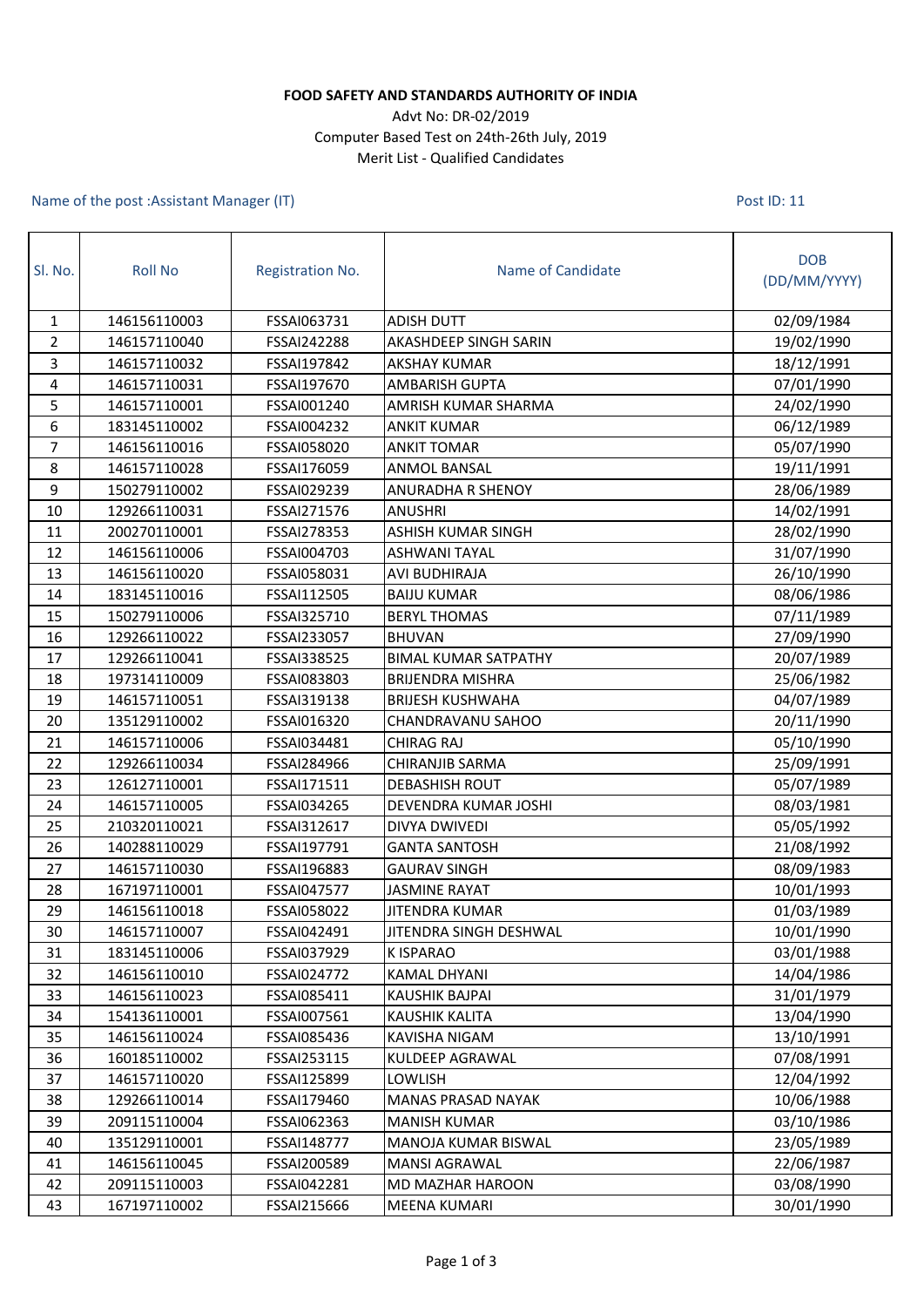| SI. No. | <b>Roll No</b> | <b>Registration No.</b> | Name of Candidate          | <b>DOB</b><br>(DD/MM/YYYY) |
|---------|----------------|-------------------------|----------------------------|----------------------------|
| 44      | 197314110014   | FSSAI166985             | <b>MOHAMMAD ASIM</b>       | 23/01/1990                 |
| 45      | 140288110015   | FSSAI095187             | MUGILVANNAN M              | 05/06/1990                 |
| 46      | 146157110042   | FSSAI243087             | <b>MUKESH GANGWAR</b>      | 28/08/1990                 |
| 47      | 166246110008   | FSSAI321319             | <b>NALIN VERMA</b>         | 26/08/1992                 |
| 48      | 197314110027   | FSSAI287541             | <b>NANCY KUMAR</b>         | 18/10/1991                 |
| 49      | 140288110006   | FSSAI026834             | <b>NARENDRA KUMAR</b>      | 24/12/1989                 |
| 50      | 140288110034   | FSSAI223727             | <b>NARESHKUMAR B</b>       | 22/05/1991                 |
| 51      | 165331110001   | FSSAI175136             | NEERAJ VISHWAKARMA         | 25/08/1986                 |
| 52      | 231285110006   | FSSAI146721             | <b>NEETHU SEBASTIAN</b>    | 19/07/1989                 |
| 53      | 129266110020   | FSSAI212580             | NIKHIL M D                 | 23/05/1991                 |
| 54      | 210320110009   | FSSAI047855             | NILESH KUMAR               | 01/03/1989                 |
| 55      | 210320110023   | FSSAI335363             | NITISH BIJALWAN            | 21/04/1990                 |
| 56      | 146157110038   | FSSAI234275             | NITISH KATHURIA            | 15/09/1990                 |
| 57      | 146156110034   | FSSAI128682             | NITISH KUMAR CHAND         | 31/05/1992                 |
| 58      | 146156110081   | FSSAI336132             | PANKAJ KUMAR YADAV         | 01/12/1986                 |
| 59      | 163274110036   | FSSAI317449             | PARUSHARAMULU K            | 06/05/1989                 |
| 60      | 146156110064   | FSSAI281494             | PAWAN KISHORE VERMA        | 09/10/1988                 |
| 61      | 163274110026   | FSSAI261694             | PONNADA JAGADISHWARA RAO   | 10/07/1992                 |
| 62      | 197314110029   | FSSAI324265             | PRASHANT PRASOON           | 13/12/1989                 |
| 63      | 197314110015   | FSSAI175933             | PRASHANT YADAV             | 13/07/1990                 |
| 64      | 146157110021   | FSSAI128817             | PRAVEEN PAL                | 10/12/1990                 |
| 65      | 142291110006   | FSSAI203190             | PREETHI AR                 | 16/10/1990                 |
| 66      | 146156110056   | FSSAI253786             | RAJEEV RANJAN              | 18/02/1988                 |
| 67      | 146157110022   | FSSAI130034             | RAJESH KUMAR               | 10/05/1990                 |
| 68      | 146157110029   | FSSAI195787             | RAVIKANT SIRNAMSINGH YADAV | 30/08/1989                 |
| 69      | 146156110015   | FSSAI057023             | RICHA SHUKLA               | 11/09/1991                 |
| 70      | 146156110057   | FSSAI253873             | RUBEL FARMA DOGRA          | 16/12/1987                 |
| 71      | 146157110008   | FSSAI045091             | SAGAR JOON                 | 09/11/1991                 |
| 72      | 197314110022   | FSSAI232101             | SANTHOSH KUMAR THOUTAM     | 07/07/1987                 |
| 73      | 165331110004   | FSSAI313112             | SATYAM PATEL               | 27/06/1989                 |
| 74      | 140288110037   | FSSAI238263             | SHAIK MOHAMMED JAVEED      | 01/06/1988                 |
| 75      | 243261110001   | FSSAI338352             | SHAIK SAJIDA NAAZNEEN      | 08/08/1989                 |
| 76      | 120309110001   | FSSAI154264             | SHAILESH RAMBHAU BIJWE     | 14/07/1986                 |
| 77      | 174256110001   | FSSAI223106             | SHANTHI KORLEPARA          | 19/08/1986                 |
| 78      | 146156110076   | FSSAI326844             | SHARAD KUMAR MAURYA        | 30/07/1988                 |
| 79      | 146157110037   | FSSAI233416             | SHELLY SHARMA              | 06/10/1989                 |
| 80      | 163274110025   | FSSAI252387             | SHIVA SAI GOUD ANNAGONI    | 12/11/1990                 |
| 81      | 146157110045   | FSSAI273433             | SHUBHAM BARSKAR            | 13/02/1991                 |
| 82      | 165331110002   | FSSAI298851             | SHUBHAM JHA                | 30/06/1991                 |
| 83      | 183145110008   | FSSAI042291             | SOUMIK CHAKRABORTY         | 12/02/1990                 |
| 84      | 129266110035   | FSSAI287343             | SOUMYA BANSAL              | 13/12/1989                 |
| 85      | 183145110018   | FSSAI161033             | SOUVIK MONDAL              | 25/04/1991                 |
| 86      | 140288110041   | FSSAI304698             | SREEVARSHINI B             | 26/05/1986                 |
| 87      | 140288110035   | FSSAI233216             | SRIDHAR S                  | 13/05/1990                 |
| 88      | 145236110004   | FSSAI311247             | <b>SUNNY HASIJA</b>        | 15/10/1989                 |
| 89      | 129266110010   | FSSAI120701             | SURAJ PRAKASH              | 30/01/1991                 |
| 90      | 220133110001   | FSSAI016760             | SURENDRA AWASTHI           | 01/07/1990                 |
| 91      | 210320110018   | FSSAI245186             | SURWASE VIJAY BHASKARRAO   | 29/09/1990                 |
| 92      | 231285110004   | FSSAI099000             | SWATHIRAJ. R               | 05/05/1989                 |
| 93      | 146156110047   | FSSAI212906             | TANVI CHAUDHARY            | 01/01/1989                 |